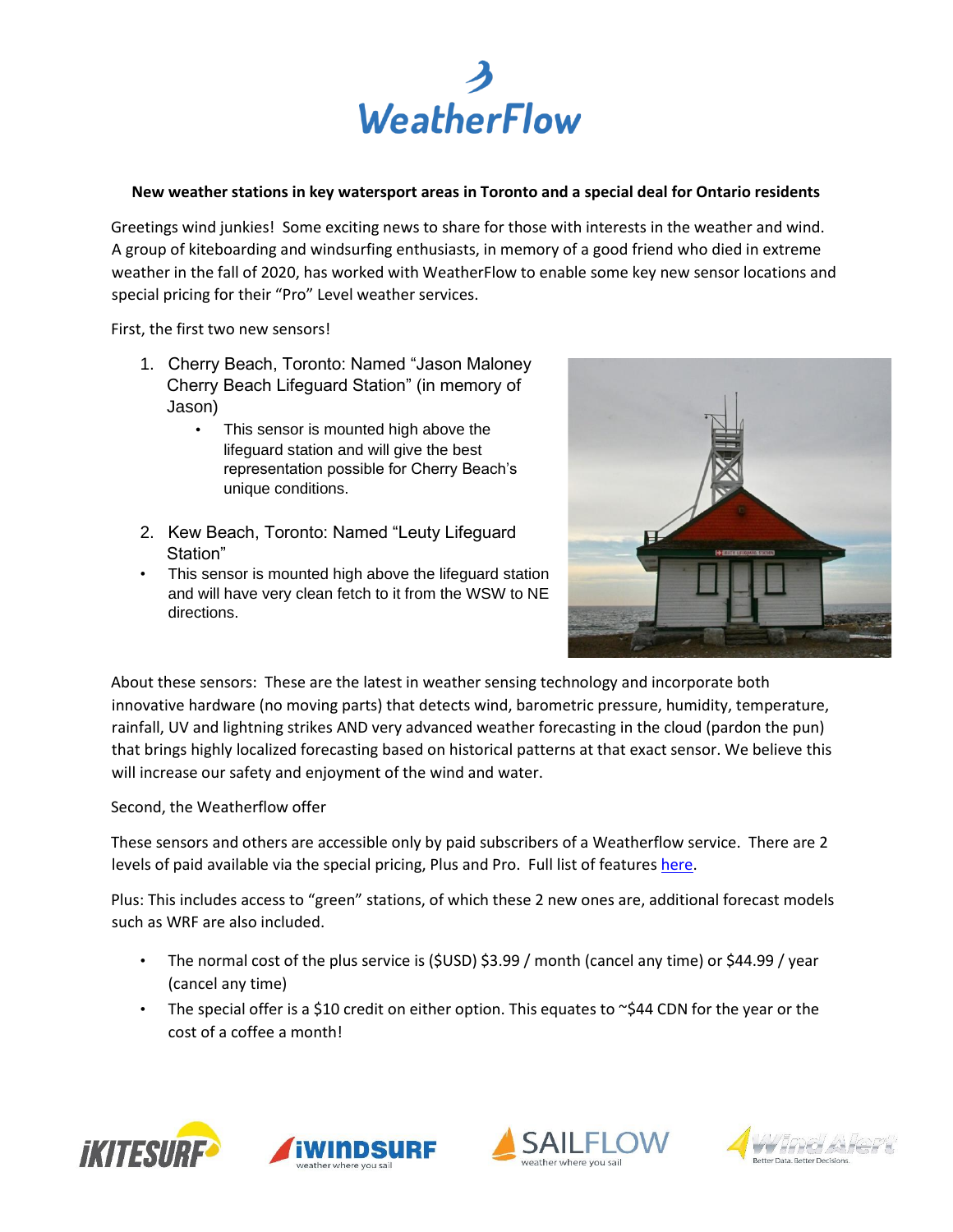Pro: Also includes a twice daily professional (human) wind forecast tailored for these locations. (7am and 7pm).

- The normal cost of the plus service is (\$USD) \$9.99 / month (one year term) \$19.99 / month (cancel any time) or \$119.99 / year (cancel any time)
- The special offer is a \$20 credit on either of the full year options. This equates to  $\sim$ \$100 CDN for the year or the cost of 2 Starbucks coffees a month!

Access to these stations and the services will most definitely pay for itself in reduced wasted driving and the anguish of missed sessions.

Here is how you take advantage of this offer:

[iKITESURF PLUS](https://secure.ikitesurf.com/signup?level=PLUS&plan=Annual_Plan&referrerID=625377) [a](https://secure.ikitesurf.com/signup?level=PLUS&plan=Annual_Plan&referrerID=625377)nd [PRO](https://secure.ikitesurf.com/signup?level=PRO&plan=Annual_Plan&referrerID=625377)

**[iWINDSURF PLUS](https://secure.iwindsurf.com/signup?level=PLUS&plan=Annual_Plan&referrerID=625377) and [PRO](https://secure.iwindsurf.com/signup?level=PRO&plan=Annual_Plan&referrerID=625377)** 

[SAILFLOW PLUS](https://secure.sailflow.com/signup.iws?level=PLUS&plan=Annual_Plan&referrerID=625377) an[d PRO](https://secure.sailflow.com/signup.iws?level=PRO&plan=Annual_Plan&referrerID=625377)

For general questions: ontweatherstations@gmail.com

## **FAQ**

Q: Why is Weatherflow doing this?

A: Our local Kiteboarding community contacted Weatherflow about the possibility of locating stations in key areas around Toronto that are underserved with wind sensors. The leadership team of Weatherflow was saddened to hear of the passing of Jason Maloney related to extreme weather. They were interested in finding a way to work with the local community to collaborate on placement of sensors in locations that could improve safety and understanding of the weather. This is the result.

Q: Who was Jason Maloney?

A: Jason was a much loved and very visible kiteboarder and waterfront personality in the Toronto Area. He was tragically taken during an extreme weather event in November 2020.

Q: Why does this have to be a paid service? Why can't we just have links to the sensors?

A: Weatherflow, the developer of these innovative products and services, has a business model that is based upon aggregating weather data and its value. They cannot simply open the access to the data as it is crucial to the model of their business. It is expensive to develop and deliver these valuable capabilities.